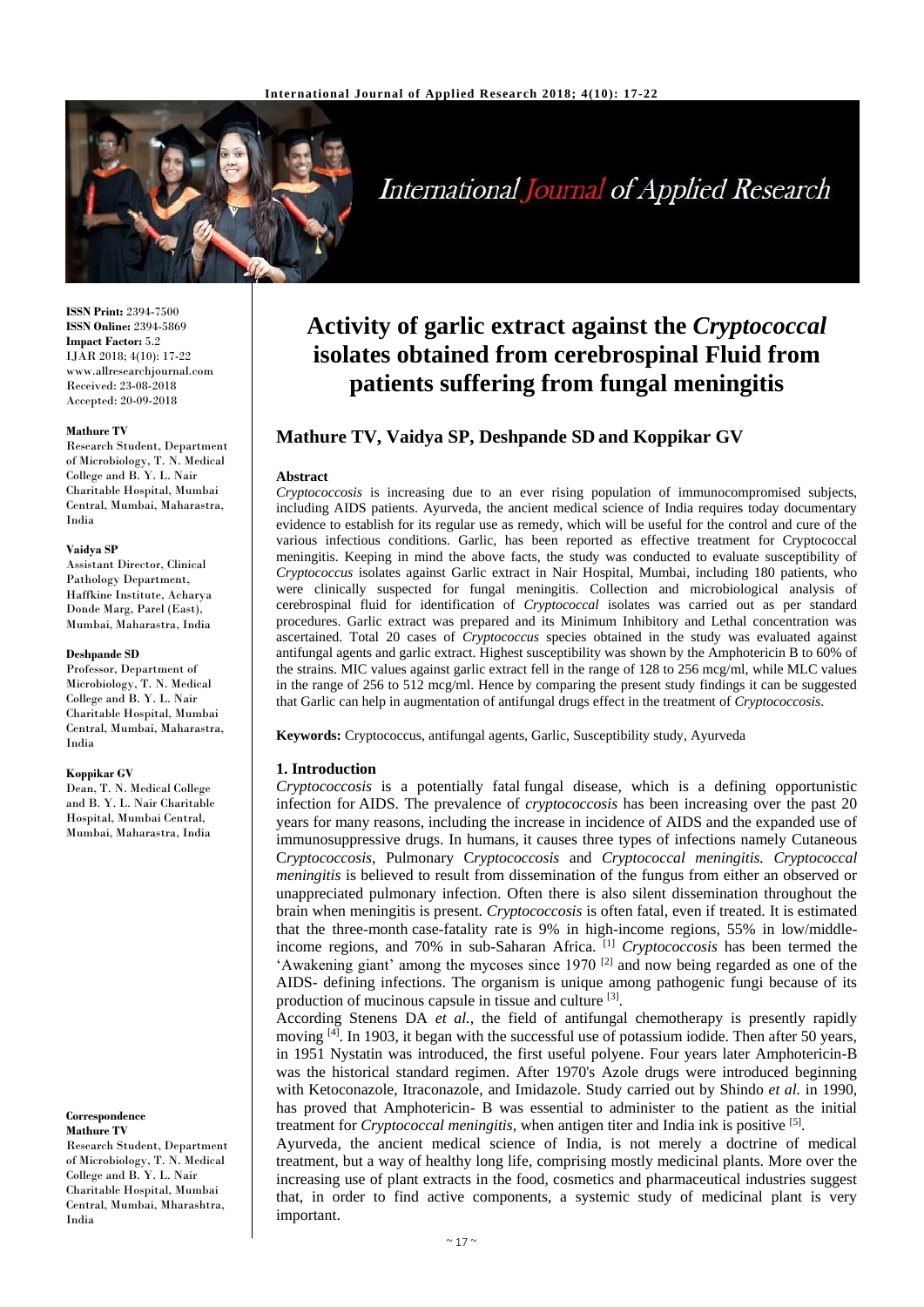In 1980, a study in the Chinese medical journal suggested that garlic, when administered alone either intravenously, intramuscularly or by mouth was an effective treatment for *Cryptococcal meningitis* [6, 7, 8]. In 1977, Moor GS *et al.* had studied the effect of garlic extract on *Candida spp*. and found that Garlic extract appeared more effective at body temperature than at 30° c. He also stated that isolates of *Cryptococcus* species, were inhibited *in vitro* in the presence of an aqueous extract of Garlic. Scientific study towards various plant drugs [9] and its effect on various pathogens *in vitro* as well as *in vivo* are not well documented.<sup>[10]</sup> Hence, it is need of today to establish such documents for its regular use as remedy, which will be useful for the control and cure of the various infectious conditions. Keeping in mind the above facts, we have, conducted a study to evaluate susceptibility of *Cryptococcus* isolates against Garlic extract.

## **2 Materials and methods**

This prospective longitudinal study was carried out over a period of three years, from January 1997 to December 1999 at the Department of Microbiology, after taking the permission from Institutional Ethics committee of T. N. Medical College and B. Y. L. Nair Charitable Hospital, Mumbai.

## **2.1 Participants**

The study included 180 patients, who were clinically suspected for fungal meningitis. These subjects were showing sign and symptoms of fever with chronic headache, body ache, Nausea, vomiting, staggering gait, altered sensorium and neck stiffness. Also patients on long-term immunosuppressive drug therapy and malignancy and organ transplant were included.

### **2.2 Collection and microbiological analysis**

Cerebrospinal Fluid (CSF) was obtained from each patient from various clinical units by trained clinicians by the standard procedure [11] and sent to Microbiology department for the further analysis. CSF samples were centrifuged at 3000 rpm for 10 minutes immediately and sediment was studied by microscopy and culture methods.

### **2.3 Identification of** *Cryptococcal* **isolates from CSF samples**

- A. Initially Direct microscopy of CSF samples was done by conventional as well as Modified India Ink Preparation  $[12]$  and Gram staining as per standard method.
- B. Further, Sediment of CSF obtained after centrifugation was cultured on Blood agar, Chocolate agar and Mac Conkeys agar along with Sabourauds Dextrose Agar (SDA) in duplicate and incubated at 37 <sup>0</sup>C and Room Temperature. Agar plates were checked for any growth everyday till 4<sup>th</sup> week, before reporting it as "no growth" occurred on agar plates.
- C. Blood Culture  $[13]$  was also done in brain heart infusion
- *D.* broth to detect *Cryptococcemia* in patients showing *Cryptococci* on direct mount. Inoculated bloods cultures, were incubated for 48-72 hours at 37<sup>0</sup>C and were subcultured on SDA without cycloheximide to check the colonies of *Cryptococcus isolates.*
- E. Confirmatory tests were carried out by inoculating *Cryptococcal* isolates on Niger seed agar <sup>[14]</sup> and L-Canavanine Glycine Bromothymol Blue medium. [15] Also carrying out Rapid selective urease test [16] and Rapid Nitrate Reduction test [17].

## **2.4 Determination of** *In vitro* **antifungal activity**

- A. All *Cryptococcal* isolates were tested *in vitro* against Amphotericin B (100 units/disc) and Fluconazole (10 mcgm/disc) by Stokes method [18] using *Candida kefyr* as control strain.
- B. All *Cryptococcal* isolates were also tested against Garlic Extract to ascertain their Minimum inhibitory and lethal concentrations [19].

## **2.5 Preparation of Garlic extract**

- A. Garlic was indentified and collected from the farm. It was further certified by the botanist and brought into use. One hundred grams of garlic were homogenized in 100 ml of distilled water in a warning blender for 10 minutes. The extract was filtered through the 5 layers of gauze and the filtrate was centrifuged for 20 minutes at 2000 g and filtered through Whatmanpaper number1 and then passed through Seitz filter for sterilization.
- B. Sterility testing of garlic extract was done to confirm that extract was devoid of any contaminant. [20]

## **2.6 Inoculum preparation**

*Cryptococcus isolates* were washed off from Sabauraud agar slants and a final concentration of suspension was matched with the Macfarland Standard 1 for the inoculum density. [21]

### **2.7 Minimum Inhibitory Concentration and Minimum Lethal concentration**

MIC and MLC of garlic extract was determined by broth dilution method using Sabauraud's Broth. Serial dilutions of extract were done in Sabauraud's Broth from dilution 2 to 1024. Medium and positive control was also tested in each test. 20 micro liter of *Cryptococcus isolates* suspension of each strain was inoculated in each dilution tube and mixed well. All the tubes were incubated at  $20-25$  °c for 24-48 hrs or until growth in control tube was observed. The inhibitory concentration was defined as the lowest concentration of antimicrobial agent that showed no growth of original inoculum. MIC was reported as the concentration showing no growth, while MLC of garlic extract was determined by culturing loopful suspensions from tubes showing no growth on the SDA without cycloheximide plates and inoculated at room temperature for 24- 48 hrs. The lethal concentration was defined as the lowest concentration of antimicrobial agent that provided 99.9%--100% mycocidal activity when compared with the growth of original inoculum.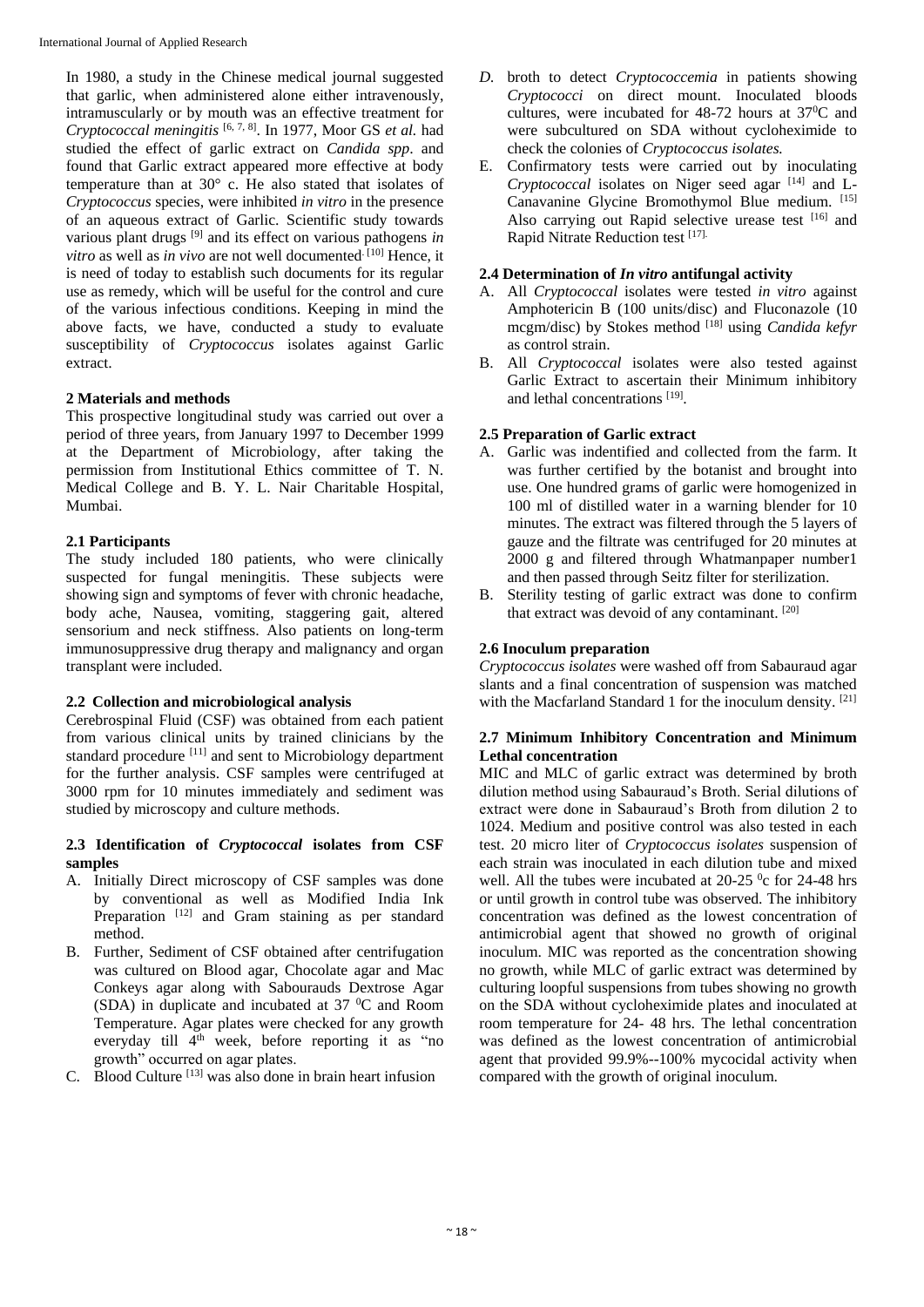#### **3. Results**



**Graph 1:** Number of Fungal isolates in CSF samples. n=180

Study revealed *Cryptococcus* species in 20 cases, *Candida*  species in 13 cases, *Rhodotorula* and *Trichosporon* species in one case each. Hence total 35 fungal strains were isolated

from total 180 cases. A concomitant growth of *Cryptococcus* and *Candida* species was observed in one case.



**Graph 2:** Microscopic findings n=180

Microscopic findings of 180 cases revealed yeast cells in 36 cases by wet mount. Out of these 36 cases, 21 cases demonstrated capsulated yeasts cells by India ink staining which was confirmed as *Cryptococcus* species. Out of these 21 cases, one case was positive by India ink and negative by culture for *Cryptococcus* species.

| <b>Table 1:</b> HIV Status in <i>Cryptococcosis</i> cases n=180 |  |  |  |  |
|-----------------------------------------------------------------|--|--|--|--|
|-----------------------------------------------------------------|--|--|--|--|

| <b>Groups</b>           | <b>Suspected Cases</b> | <b>Diagnosed Cases</b> |
|-------------------------|------------------------|------------------------|
| Group I (HIV Positive)  | 45 (25%)               | 19 (42.22%)            |
| Group II (HIV Negative) | .35 (75%)              | 03(02.22%)             |
| "otal                   | 180                    |                        |

*Cryptococcal* meningitis was diagnosed significantly higher in Group I as compared to Group II patients. *Cryptococcosis*  was diagnosed more in adult males than in adult females.

The ratio of Male to Female was 2. 6: 1 (Chisquare =46.7(P, 0.001))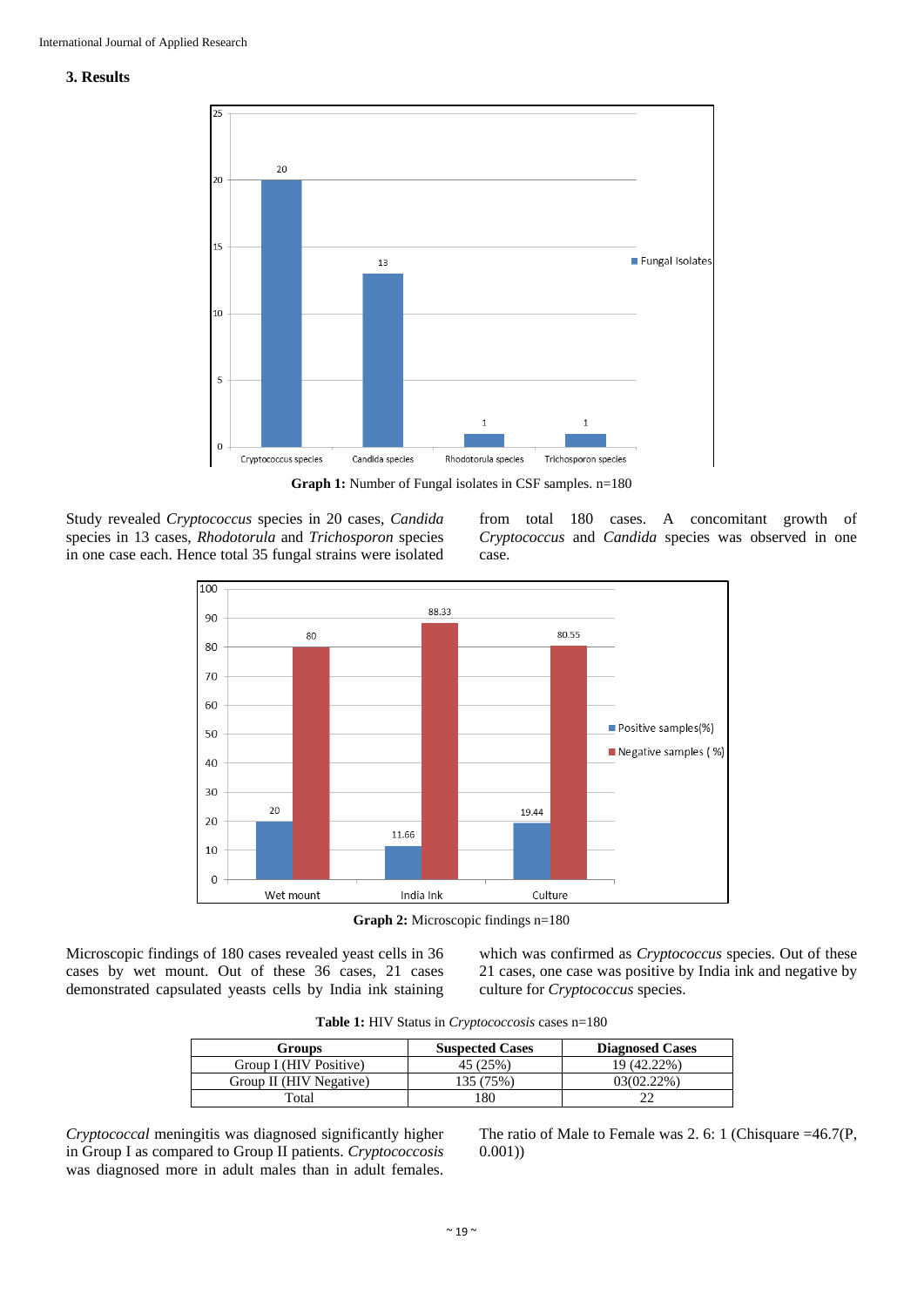

**Graph 3:** Susceptibility pattern of *Cryptococcus neoformans strains* to antifungal agents (n=20)



**Graph 4:** MIC & MLC pattern of *Cryptococcus neoformans* strains to garlic extract. (n=20)

#### **3. Discussion**

Our observations in Nair Hospital from the year 1992 to 1998 has shown gradual rise in the incidence of *Cryptococcosis* infection in HIV positive patients and those patients who received immunosuppressive drug therapy and having other predisposing factors. Incidence was seen to increase from 6.6% to 13.75% in this time period. The study undertaken from 1997 to 1999 had shown the increase in the prevalence rate of *Cryptococcosis* which goes in accordance with the data published earlier at Nair Hospital. Over all prevalence of *Cryptococcal meningitis* in the study was found to be 12.2% which is in accordance with the WHO incidence rate of 5-33% worldwide [22]

In the pre-AIDS era of 1970-82 Talwar *et al.* from Chandigarh had reported only 9 cases of *Cryptococcal meningitis* [2]. An occurrence of 22 *Cryptococcal meningitis* cases in a 3 years period, that was from 1997 to 1999, maximum in HIV positive patients as observed by us, was an indication of increased incidence of *Cryptococcosis* as a consequence of AIDS. In the era of AIDS pandemic, Khan *et al.*, from Lucknow, have reported 10% positivity of *Cryptococcosis* or *Cryptococcus meningitis* from 1991 to 1994 [23] which shows a rise in the prevalence rate as compared to only 9 cases of *Cryptococcosis* in 12 years

period reported by Talwar *et al.* from Chandigarh. In the present study 86.09% of the *Cryptococcus meningitis* cases were HIV positive which correlates with a retrospective study of Pedrol *et al.* from Spain in 1985-90 which shows that 76.9% of the *Cryptococcus meningitis* cases were HIV positive [24] .

According to Aquinas *et al.* from Bangalore in 1996, *Cryptococcus meningitis* was the most common opportunistic fungal infection in patients with AIDS contributing to the increased morbidity and mortality.[25] Hence our present study correlates with this findings that *Cryptococcosis* was maximally diagnosed in HIV positive patients than HIV negative patients. However, Petty *et al.* had noted the prevalence rate as low as 3.3% from HIV positive patients [26]. Hence a high index of clinical suspicion and routine mycological surveillance is essential to identify this infection.

Significant advances in antifungal therapy have occurred in the last decade. Most of these advances have been tried to the introduction of the Itraconazole and Fluconazole. In the present study *in vitro* antifungal susceptibility test has been carried out using Amphotericin B and Fluconazole against all fungal isolates by Stoke's method using *Candida kefyr* as a control strain,  $[27, 28]$ . It was observed that maximum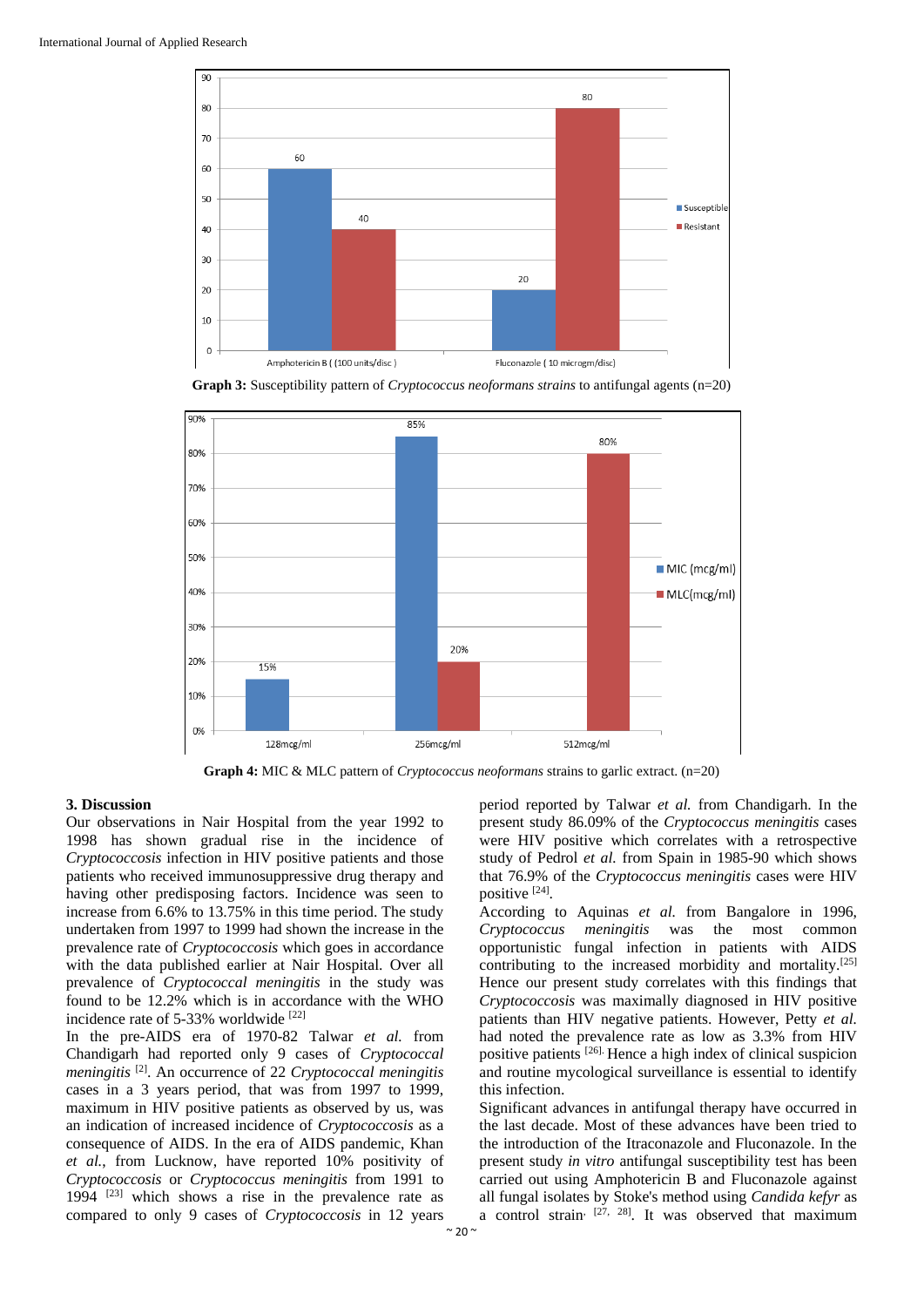number of isolates were sensitive to Amphotericin B as compared to Fluconazole. 60% of *Cryptococcus* s*pecies* were sensitive to Amphotericin B, hence it can be still considered as a drug of choice. Kauffman CA *et al.* [29] and Treseler CB *et al.* [30] states that Amphotericin B with or without Flucytosine remains the drug of choice for many fungal infection especially those that are life threatening. It is the preferred as initial treatment for many fungal infections [12] .

Garlic extract has an antimycocidal activity which can augment the treatment of *Cryptococcosis* when administered along with antifungal drugs. An extract of garlic was studied for its efficacy in treating experimental *Cryptococcosis.* Studies *in vitro* showed a definite anti-*cryptococcal* effect of garlic extract similar to that noted by other workers [31]**.** In the present study results of MIC and MLC of garlic extract against *Cryptococcus* were well correlated. *Cryptococcus*  isolates showed MIC towards garlic extract to the dilution of 1:128 and 1:256 and MLC to the dilution of 1:256 and 1:512 by Tube dilution method. Ratio between MIC and MLC fell between 1to2. Micheal *et al.* <sup>[32]</sup> had reported, garlic inhibited growth of many but not all the species of fungi. Louria et al., in 1989<sup>[8]</sup>. Had tried the effect of Garlic on the experimental mice**.** The modest effect of Garlic in the Mouse model gives some support to the clinical report of Garlic efficacy in the treatment of *Cryptococcal meningitis* but failure to eradicate the infection in mice and the increasing similarity of *Cryptococcal* counts in the brains of control and Garlic treated animals over time, would suggest that Garlic alone is of no value for the treatment of human *Cryptococcosis.* 

## **5. Conclusion**

Our study highlights the antifungal property of garlic by its inhibitory and lethal effect on *Cryptococcus neoformans*. Hence by comparing the present study findings with *in vitro* findings by Gary *et al.*, it can be suggested that Garlic can help in augmentation of antifungal drugs effect in the treatment of *Cryptococcosis* but Garlic alone is not suitable candidate for the treatment of human *Cryptococcosis*. Extensive trials using different types of extract and determination of MIC and MLC would make interesting *in vitro* study. Considering the potential toxicity of existing antifungal drugs, a possible therapeutic or additive role of garlic in treatment of C*ryptococcal* infections can be envisaged and hypothesized [33].

### **6. Acknowledgement**

The authors are extremely thankful to Microbiology Department of T.N. Medical College and B.Y.L. Nair Charitable Hospital, India for providing research facilities and moral support to conduct this work.

### **7. References**

- 1. Rippon JW. The Pathogenic fungi and Actinomycetes-Cryptococcosis and other yeast infections. Textbook of Med. Mycology. 1974, 205-227.
- 2. Talwar P, Shama M. Incidence and diagnostic aspects of *Cryptococcosis* in Chandigarh (India) during the period of 1970-80. I.J.P.M.1986; 29:45-52.
- 3. Baum RR, Jose A, Gonclaves R. Clinical Epidemiological study of 171 cases of *Cryptococcosis.* Clinical infectious diseases. 1994; 18:369-380.
- 4. Stenens DA. Therapy for opportunistic fungal infections, past, present and future. India J Cancer (India). 1995; 1:1-932.
- 5. Shindo K. Treatment of *Cryptococcal meningitis* with five antifungal drugs- the role of Amphotericin -B Drugs. Exp Clin Res. 1990; 16(7):327-32.
- 6. Grant IH, Armstrong D. Fungal infections in AIDS, Cryptococcosis. Infect Dis. Clin. North Am (USA). 1988; 2(2):457-64
- 7. Harrison's Textbook on Principles of Internal Medicine, Ed. 1997; 2:1589-1601.
- 8. Louria DH, Lavenhar M, Kaminski T. and Eng RHK. Garlic (A Ilium sativum) in the treatment of experimental cryptococcosis. Journal of Medical and Veterinary Mycology. 1989; 27:253-256.
- 9. Moore GS, Atkins DR. The Fungicidal and fungistatic effects of an aqueous garlic extract on medically important yeast-like fungi. Mycologia, 1977, 69.
- 10. McGinnis MR. Detection of fungi in cerebrospinal fluid. Arn J Med (USA), 1983; 75(IB):129-38.
- 11. CSF collection procedure: https://www. labce. com/ spg546367 csf specimen collection process.aspx
- 12. Zerpa R, Huicho L, Guillén A. Modified India ink preparation for *Cryptococcus neoformans* in cerebrospinal fluid specimens. J Clin Microbiol. 1996; 34(9):2290-2291.
- 13. Fuglsang- Damgaard D, Pedersen G**,** Schønheyder HC**.**  Positive blood cultures and diagnosis of bacterial meningitis in cases with negative culture of cerebrospinal fluid. Scand J Infect Dis. 2008; 28; 40(3):229-3.
- 14. Richard EL, Barton C. The use of Niger seed agar to screen for *Candida* in the clinical microbiology laboratory. Diagnostic Microbiology and Infectious Disease. 46(1):13-17.
- 15. Klein KR, Hall L, Demi SM, Rysavy JM, Wohlfiel SL and Wengenack NL**.** Identification of *Cryptococcus gattii* by use of L-canavanine glycine bromothymol blue medium and DNA sequencing. J Clin Microbiol. 2009; 47(11):3669-72.
- 16. Zimmer BL, Roberts GD. Rapid selective Urease test for presumptive identification of *Cryptococcus neoformans*. J Clin Microbiol. 1979; 10(3):380-381.
- 17. Hopkins JM, Land GA. Rapid Method for Determining Nitrate Utilization by Yeasts. Journal of Clinical Microbiology. 1977; 5:497-500.
- 18. Gosden PE, Andrews JM, Bowker KE, Holt HA, Mac Gowan AP, Reeves DS, *et al..* Comparison of the modified Stokes' method of susceptibility testing with results obtained using MIC methods and British Society of Antimicrobial Chemotherapy breakpoints. J Antimicrob Chemother. 1998; 42(2):161-9.
- 19. Casadevall A, Spitzer ED, Webb D, Rinaldi MG. Susceptibilities of Serial *Cryptococcus neoformans*  Isolates from Patients with Recurrent *Cryptococcal meningitis* to Amphotericin B and Fluconazole. Antimicrobial agents and chemotherapy. 1993; 37:1383-1386.
- 20. Sterility testing procedure: www.who. int/.../ TestForSterility-RevGenMethod\_QAS11-413FI NAL March2012.pdf
- 21. McFarland J, Jama MD. The nephelometer: an instrument for estimating the number of bacteria in